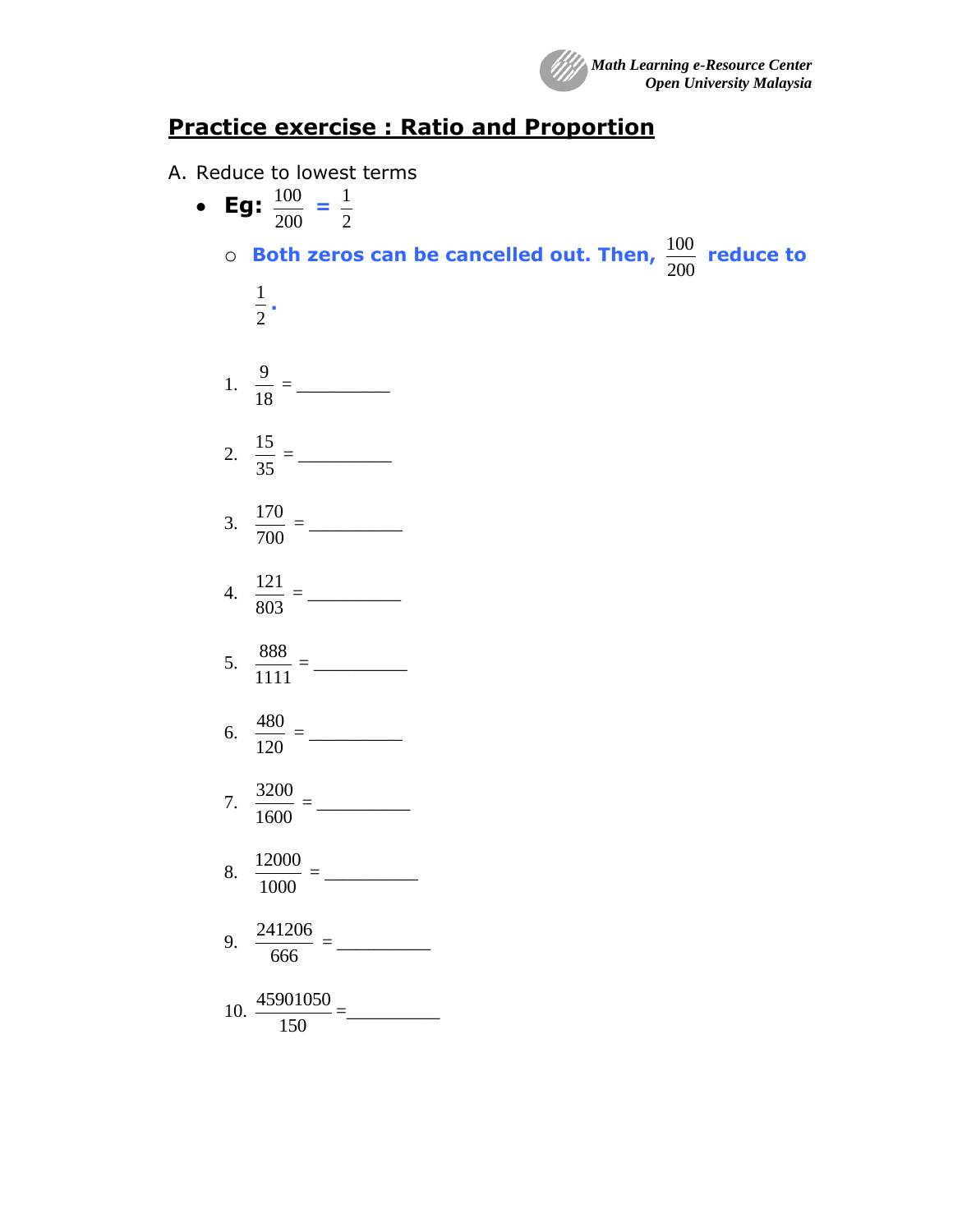- B. What is the ratio of shaded region?
	- 1.

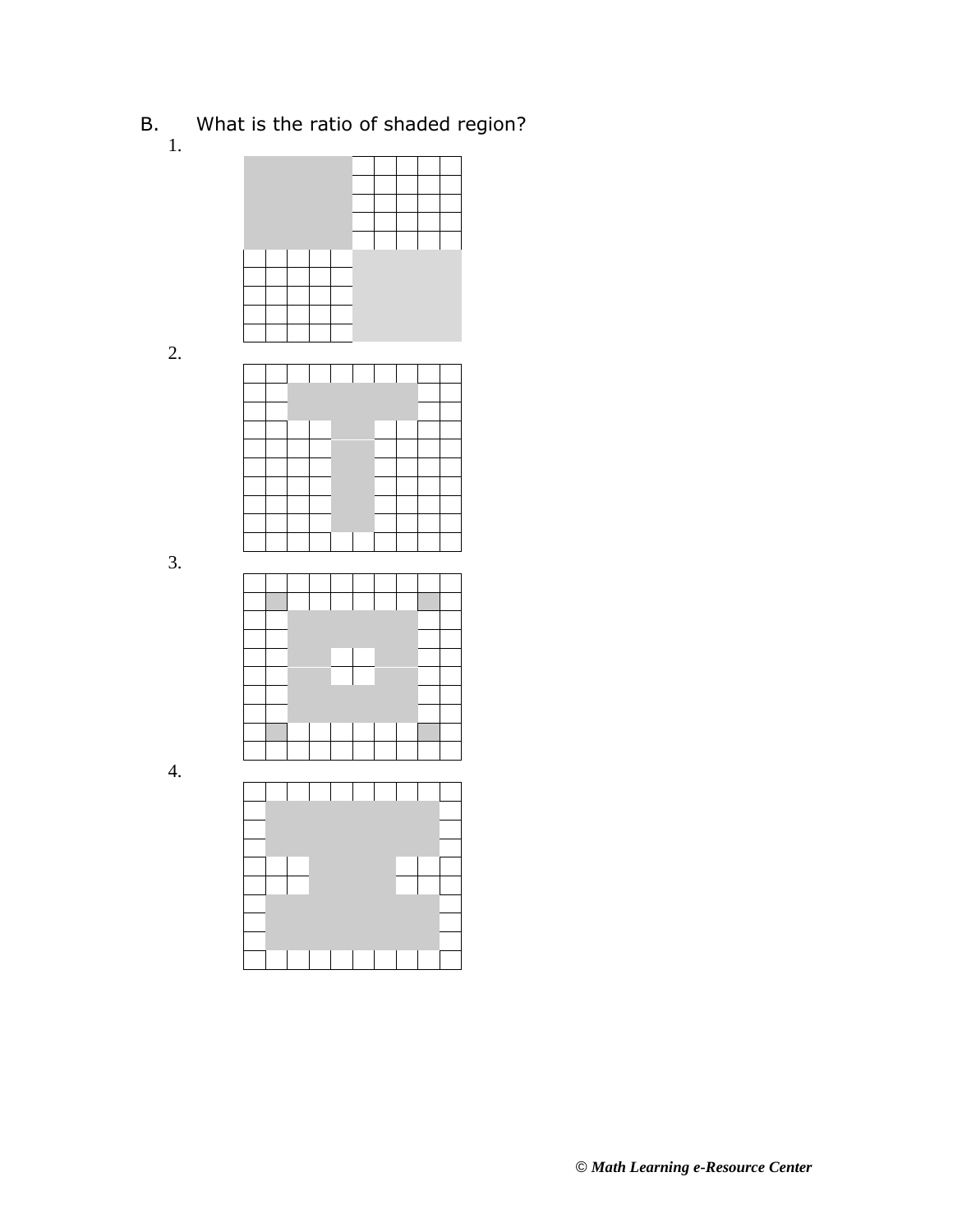401.402.403.404.405.406.407.408.409.410. 411.412.413.414.415.416.417.418.419.420. 421.422.423.424.425.426.427.428.429.430. 431.432.433.434.435.436.437.438.439.440. 441.442.443.444.445.446.447.448.449.450. 451.452.453.454.455.456.457.458.459.460. 461.462.463.464.465.466.467.468.469.470. 471.472.473.474.475.476.477.478.479.480. 481.482.483.484.485.486.487.488.489.490. 491.492.493.494.495.496.497.498.499.500.

5.

- C. Write each ratios:
- **Eg: 9 pants to 27 shirts** o **9 : 27 = 1 : 3**
	- 1. 4 pens to 8 pencils
	- 2. 20 cats to 45 birds
	- 3. 120 tulips to 150 roses
	- 4. 208 cages to 408 birds
	- 5. RM 1 900 to RM 3 800
	- 6. 290 teachers to 1 160 students
	- 7. 1 000 patient to 5 doctors
	- 8. 8 965 flowers to 55 vases
	- 9. 840 shoes to 1 080 socks
	- 10.240 pistols to 720 bullets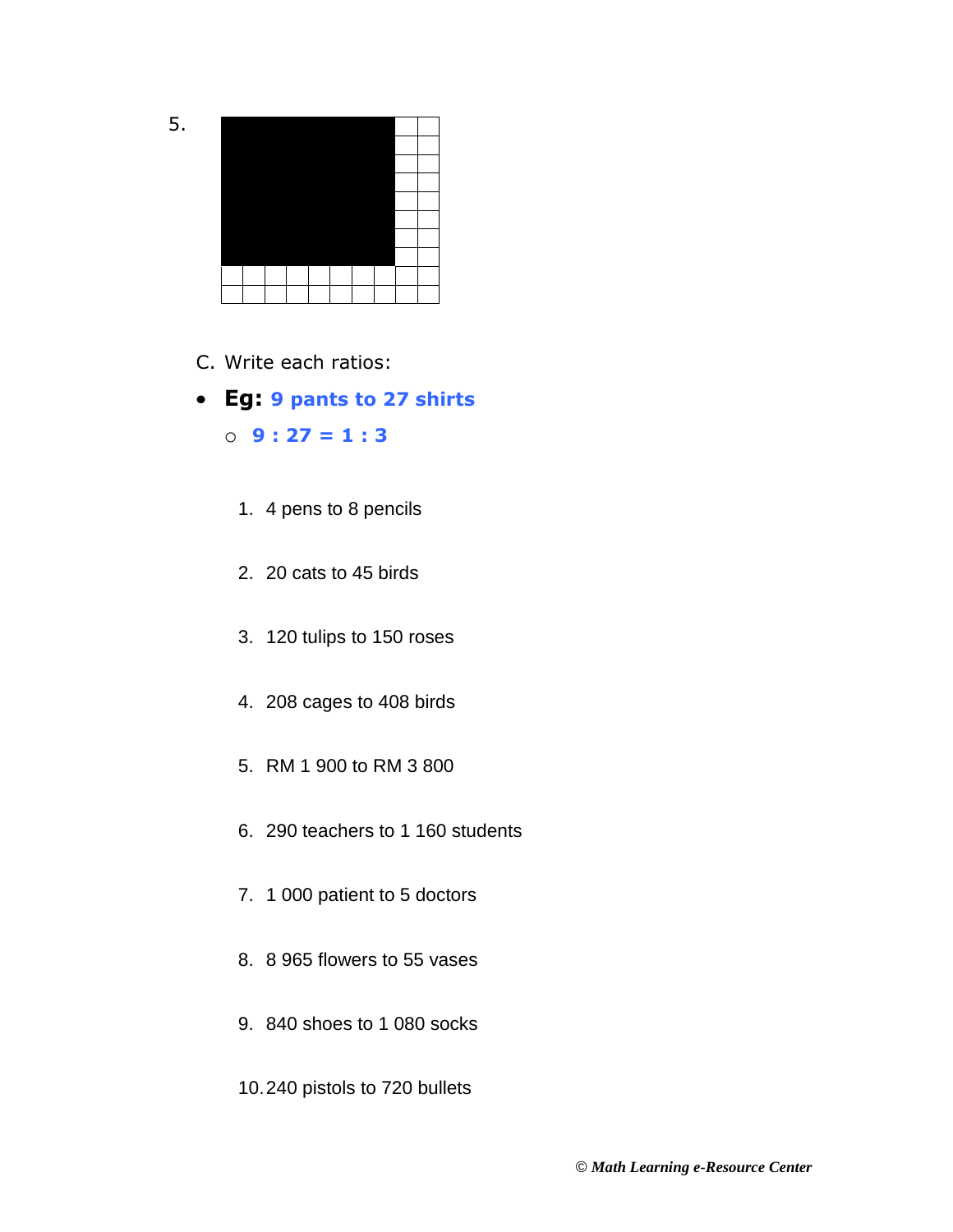D. Solve the following proportions

1. 
$$
\frac{x}{11} = \frac{32}{4}
$$
  
\n2.  $\frac{15}{1\frac{2}{3}} = \frac{9}{y}$   
\n3. 19 :  $p = 7:49$   
\n4.  $s:6 = 6:36$   
\n5. 12 : 20 = 60 : t  
\n6.  $\frac{144}{z} = \frac{12}{50}$   
\n7.  $\frac{246}{500} = \frac{v}{250}$   
\n8. 6 : 15 = u : 270  
\n9. m : 132 = 5 : 11

 $10.908 : 224 = 227 : s$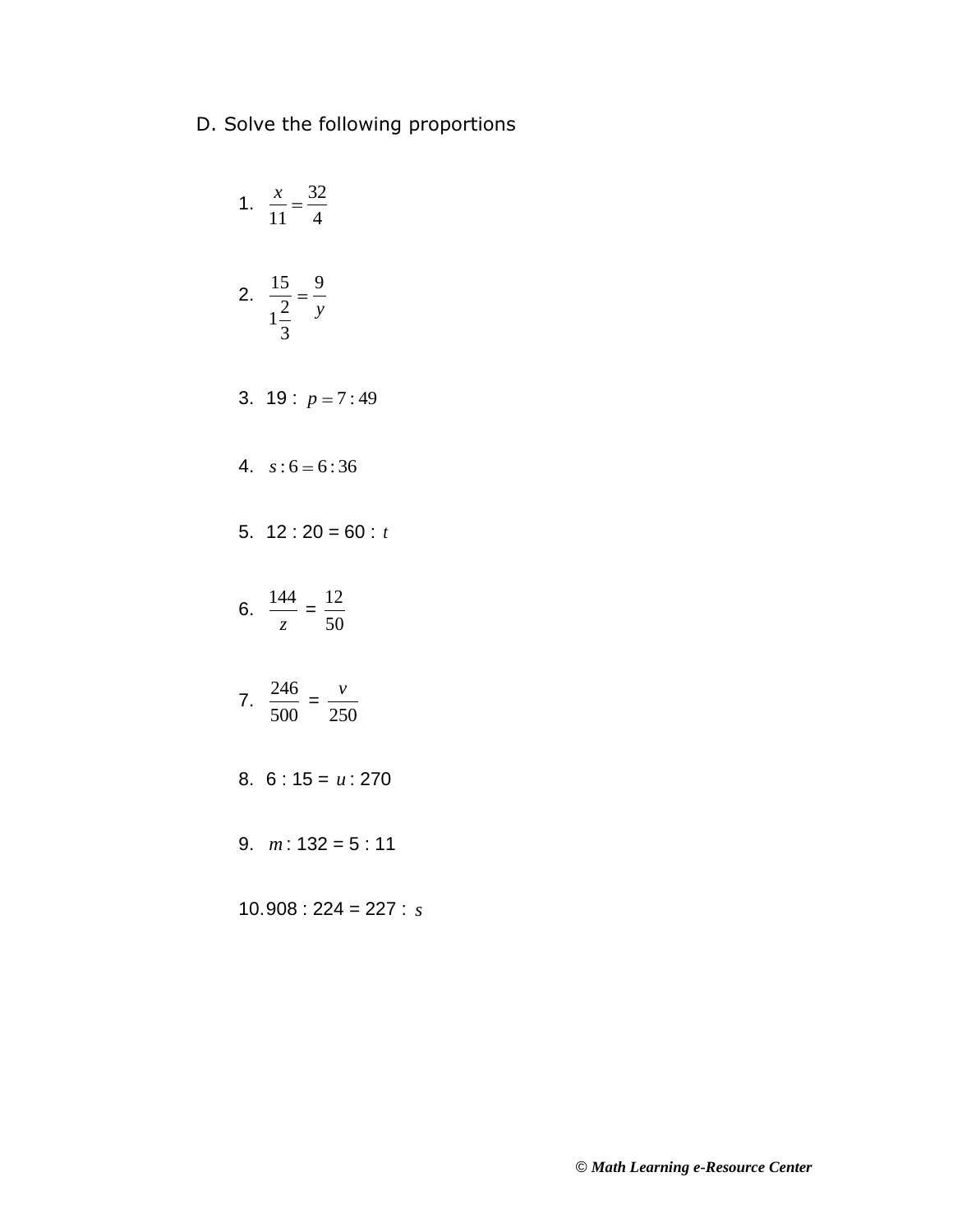## **Answer Key Practice exercise: Ratio and Proportion**

**A. 1.** 2 1 **2.** 7 3 **3.** 70 17 **4.** 73 11 **5.**  $\overline{139}$ 111 **6.** 4 **7.** 2 **8.** 12 **9.** 362 29/111 **10.** 306 007

## **B.**

- **1.** 1/2 **2.** 6/25
- **3.** 9/25
- **4.** 14/25
- **5.** 41/50

**C.**

- 1.  $1:2$
- **2.** 4 : 9
- **3.** 4 : 5
- **4.** 26 : 51
- **5.** 1 : 2
- **6.** 1 : 4
- **7.** 200 : 1
- **8.** 1 793 : 11
- **9.** 7 : 9
- **10.** 1 : 3